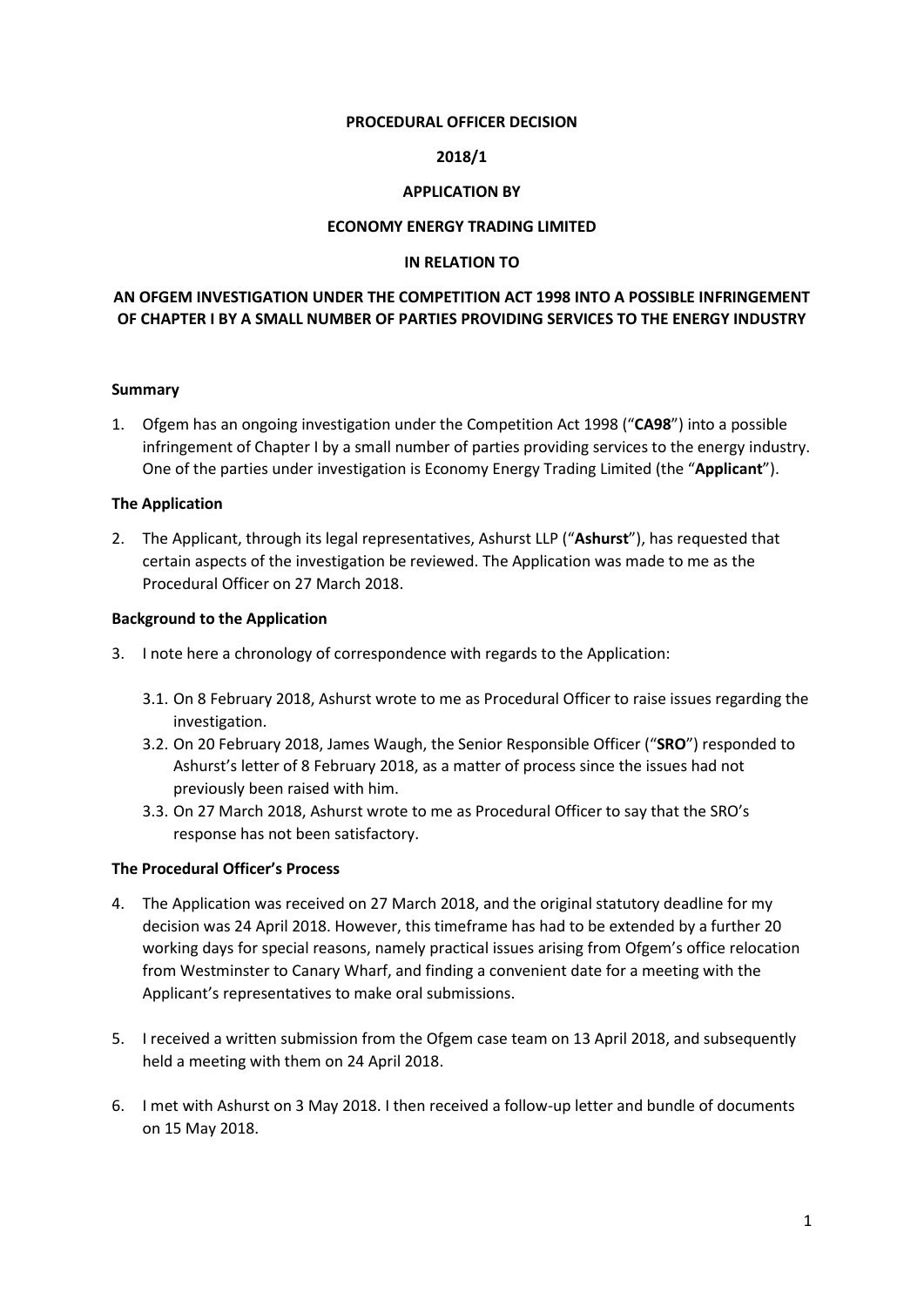- 7. I note that throughout the course of the correspondence that slightly different arguments have been presented, and if a strict interpretation was taken, I consider that it could be validly argued that certain matters have not been properly raised in dispute with the SRO before coming to me. However, given the overall views I have reached on this case, I have not found it necessary to take this approach, but would remind the Applicant's representatives to carefully consider this aspect in the event that they are minded to raise any further procedural matters with Ofgem or other UK competition authorities.
- 8. I have considered the representations and information provided in, and following, the meetings I held with the Ofgem case team and Ashurst, together with the information set out in the Application.

#### **Issues raised in the Application**

- 9. In Ashurst's letter of 27 March 2018, the Applicant has requested a review of certain aspects of the handling of the investigation by the Ofgem case team. The Applicant argues that significant procedural issues have arisen during the course of the investigation. The arguments raised in the Application and outcomes sought are as follows:
	- 9.1. Privilege against self-incrimination

The Ofgem case team did not have proper consideration of the right against selfincrimination in using its powers to compel interviews with officers of the company under investigation.

9.2. Selective interrogation of an unrelated case file

The Applicant raised concerns about the procedural basis upon which documents obtained by Ofgem in the course of unrelated regulatory proceedings were taken into account in the current investigation.

9.3. Loss of objectivity by the case team / request for internal review

In the original submission dated 27 March 2018, the Applicant raised concerns about the manner in which investigations were conducted, in particular, about a partial interrogation and extraction of certain documents, and the selective questioning of witnesses. In this submission, the Applicant requested an internal quality assurance review based on the points raised above. However in the follow-up submission dated 15 May 2018, the Applicant sought an independent review on the basis that the case team have not ensured or observed sufficient standards of review according to the standards required by other agencies such as the Competition Markets Authority (the "**CMA**") in CA98 cases.

10. I consider these in turn below.

#### **Scope for the Procedural Officer to consider the Application**

11. When considering any Application, the first issue to consider is whether the matters raised fall within the remit of the Procedural Officer role.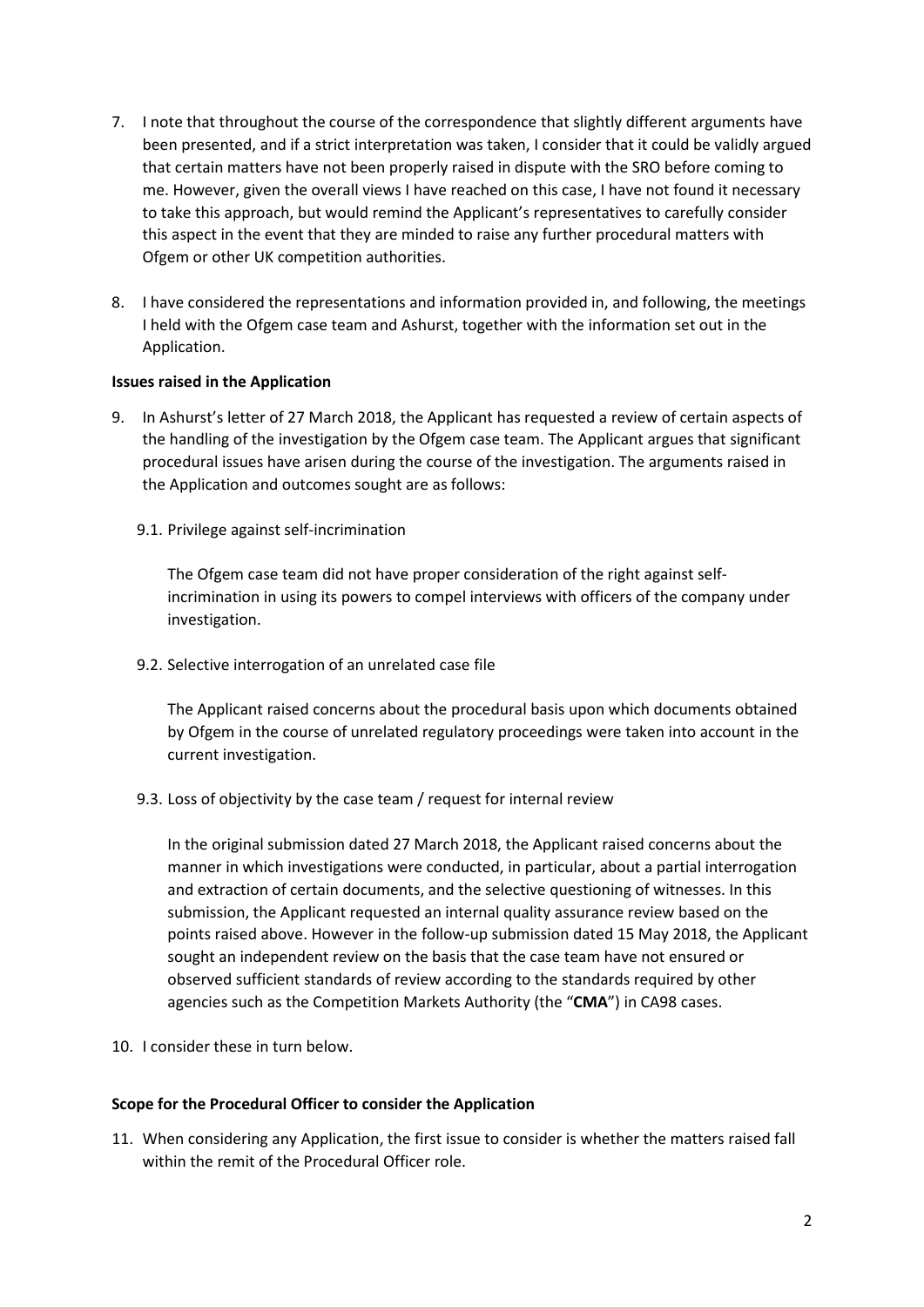[1](#page-2-0)2. The role of the Procedural Officer in a CA98 case is set out in the CMA Rules.<sup>1</sup> Rule 8(1) provides that:

"Complaints about the procedures followed during the course of an investigation under the [Competition] Act may be made to a Procedural Officer. The Procedural Officer, who, other than in acting as Procedural Officer… must not have been involved in the investigation, is to consider a significant procedural complaint where that complaint has not been determined or settled by the relevant person overseeing the investigation to the satisfaction of the complainant."

- 13. Guidance on the CMA's view about the scope of the complaints within the remit of the Procedural Officer is provided in the CMA Guidance<sup>[2](#page-2-1)</sup> and also in the Procedural Officer content on the CMA's webpage.<sup>[3](#page-2-2)</sup> These each provide the same five bullet points setting out the issues to which, in the CMA's view, a procedural complaint may relate and which the Procedural Officer is able to review. These bullet points state that procedural complaints relate to the following:
	- Deadlines for parties to respond to information requests, submit non-confidential versions of documents or to submit written responses on the Statement of Objections or Supplementary Statement of Objections
	- Requests for confidentiality redactions of information in documents on the CMA's case file, in a Statement of Objections or in a final decision
	- Requests for disclosure or non-disclosure of certain documents on the CMA's case file
	- Issues relating to oral hearings, including, for example, with regard to issues such as the date of the hearing, and
	- Other significant procedural issues that may arise during the course of an investigation.
- 14. It is clear that the issues raised in the Application do not fall within any of the first four bullet points, and Ashurst, on behalf of the Applicant, submits that the basis of the Application is that the issues raised in it constitute a significant procedural issue falling within the fifth bullet point.
- 15. The CMA Guidance and information in the Procedural Officer content on the CMA's webpage also state the areas which in the CMA's view fall outside the scope of the Procedural Officer's remit. The CMA Guidance states:

"The Procedural Officer does not have jurisdiction to review decisions on the scope of requests for information or other decisions relating to the substance of the case."[4](#page-2-3)

- 16. Before turning to the matters raised in this Application, I will start by summarising my interpretation of the scope of the role of the Procedural Officer, and have therefore set out the following points:
	- 16.1. It is clear from Rule 8(1) and the CMA Guidance that the Procedural Officer's role is limited to the certain aspects of the investigation procedure followed once a formal investigation has been opened under section 25 CA98.

<span id="page-2-0"></span> <sup>1</sup> The Competition Act 1998 (Competition and Markets Authority's Rules) Order 2014 (*SI 2014/458)* ("**CMA Rules**").

<span id="page-2-1"></span><sup>2</sup> Guidance on the CMA's investigation procedures in Competition Act 1998 cases ("**CMA Guidance**"), paragraph 15.4.

<span id="page-2-3"></span><span id="page-2-2"></span><sup>&</sup>lt;sup>3</sup> [https://www.gov.uk/guidance/procedural-officer-raising-procedural-issues-in-cma-cases.](https://www.gov.uk/guidance/procedural-officer-raising-procedural-issues-in-cma-cases)<br><sup>4</sup> Paragraph 15.6 of the CMA Guidance.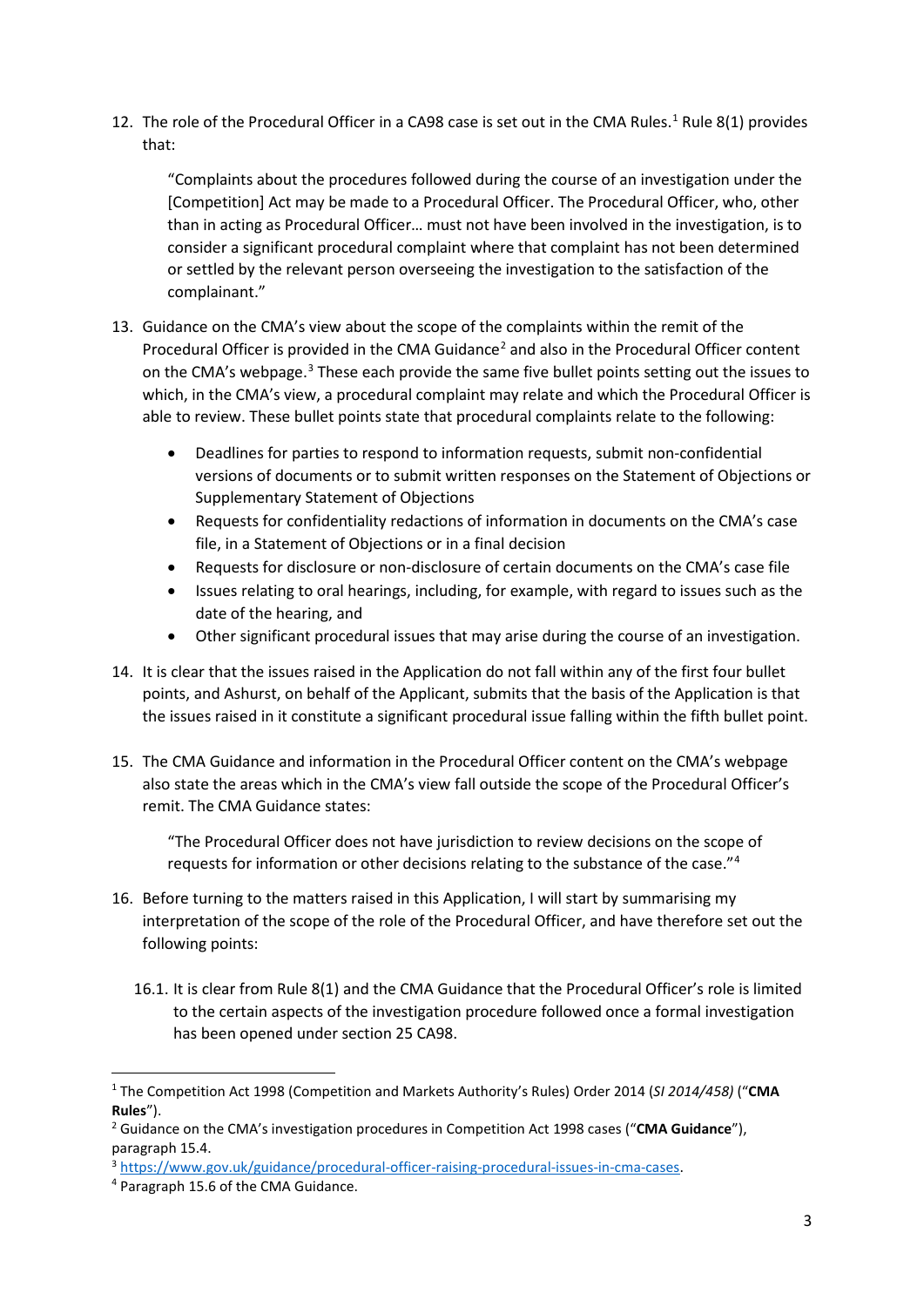- 16.2. The concept of "other significant procedural issues" as set out in the fifth bullet point in the CMA Guidance is to be interpreted in light of the nature and characteristics of the issues set out in the preceding four bullet points.
- 16.3. The concept of "other significant procedural issues" must also be interpreted in a manner consistent with the clear exclusions set out in the CMA Guidance in relation to substantive matters and the scope of requests for information.
- 16.4. I am mindful that the CMA was responsible for producing the statutory rules, namely CMA Rules, [5](#page-3-0) which created the role of Procedural Officer and in producing guidance on this role chose to refer to particular types of issues that are within and outside of scope in the form of final guidance issued.
- 16.5. I therefore place particular weight on the fact that the CMA did not set out examples of types of procedural issues that have a substantive bearing on the outcome of an investigation, such as the use of evidence and the way in which it is gathered.
- 16.6. It follows in my view that the role of the Procedural Officer (in comparison to the role of a court) is limited to particular types of procedural issues, and I will be adopting the interpretation I have outlined above in considering this particular Application.

# **The privilege against self-incrimination**

- 17. The Applicant's complaint is that:
	- 17.1. The case team has misdirected itself in law by refusing to accept that the Applicant benefits from the privilege against self-incrimination in circumstances where its representatives are interviewed pursuant to section 26A CA98.
	- 17.2. In carrying out the interviews on this basis, the case team has breached the Applicant's rights of defence and to a fair legal process under EU law.
- 18. The case team in turn has submitted that they do not accept Ashurst's interpretation of the scope of the privilege, and that they have provided an explanation to Ashurst of key points on why it takes this view.
- 19. I have taken into account the oral and written submissions from the Applicant and from the case team. I have also looked at relevant documents including the notices that were issued under section 26A and transcripts of the interviews that were conducted.
- 20. It seems to me that the matter in contention is ultimately about asking questions that go to the issue of whether or not the parties under investigation are separate undertakings. For this reason, I feel unable to distinguish this from the two matters that are expressly cited in the CMA guidance as being outside the scope of the Procedural Officer role. First, the activity of seeking information about the particular subject matter amounts, in my view, to the scope of "requests for information". Secondly, the same subject matter and use of evidence about it goes to the heart of whether or not there can be a competition law infringement, and therefore "relates to the substance of the case".
- 21. I have also reached the view that the complaint about the privilege against self-incrimination could be characterised as a submission that the provisions of primary legislation, namely section 26A CA98, are in conflict with other legal principles. I come to this view because it is clear on the

<span id="page-3-0"></span> <sup>5</sup> Under section 51 CA98.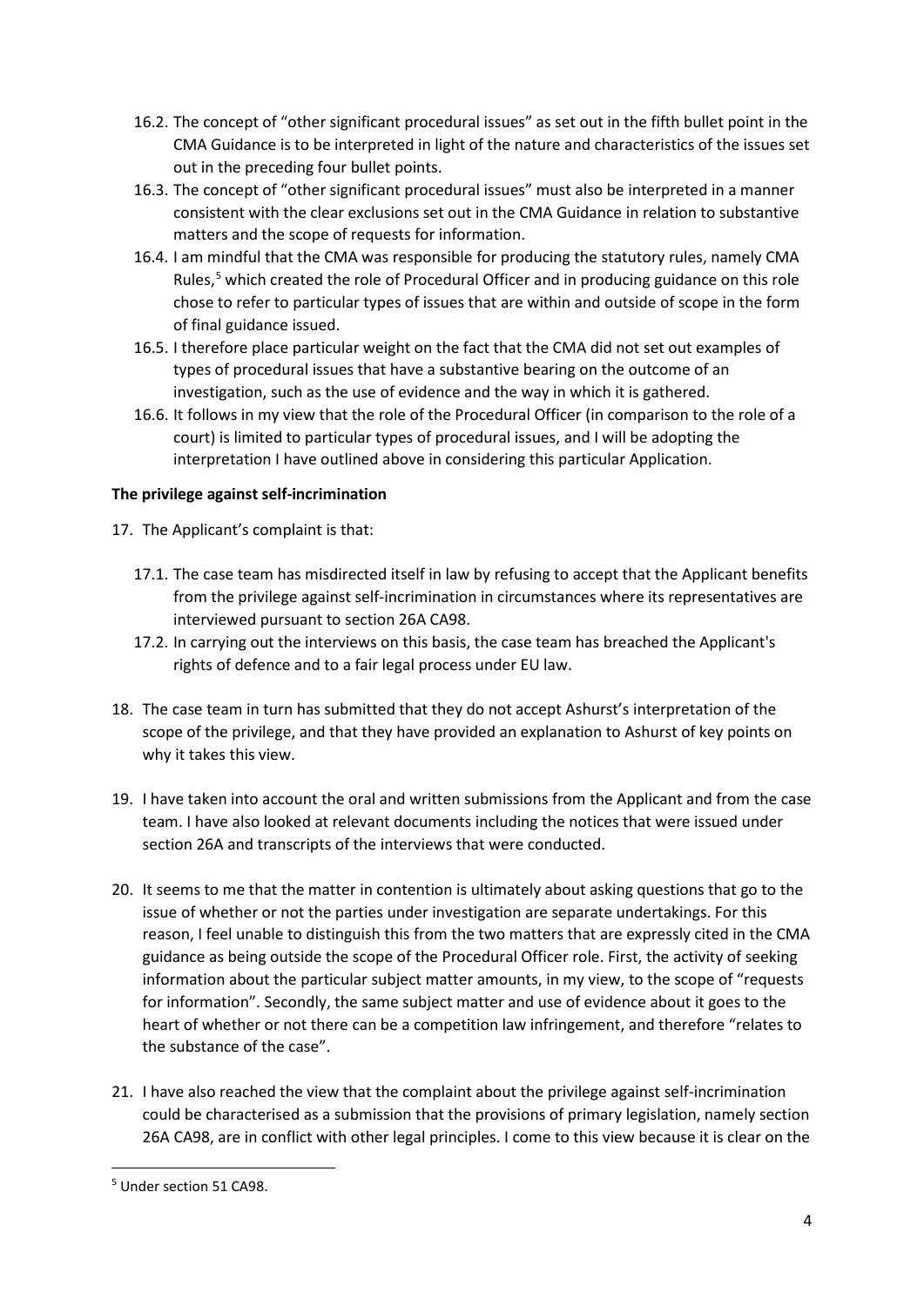face of the legislation that the section 26A power is particularly intended to be used in relation to individuals who are in a senior and controlling position of a company. It follows in my view that matters relating to potential conflicts between laws amount to substantive legal issues that may ultimately need to be resolved by the courts. For that reason and the way in which the CMA Guidance on the Procedural Officer role has been framed, I do not consider that matters of such legal significance were intended to fall within the non-judicial role performed by a Procedural Officer.

- 22. Whilst I do not consider that the matters raised by the Applicant fall within the scope of the Procedural Officer role, I have considered that it is appropriate for me to examine whether there were any more general procedural matters raised by the way in which the case team exercised powers under section 26A. In particular, I have examined the contents of the section 26A notices issued by the case team and the transcripts of the interviews conducted. On the basis of the information contained in these documents, I am satisfied that the process requirements set out in statute were properly followed, and the approach taken was otherwise consistent with the CMA Guidance. I note in particular that:
	- 22.1. the contents of the section 26A notices properly reflect the requirements of section 26A (including subsection (5)) and properly referenced the safeguards on the use of statements on prosecutions set out in section 30A;
	- 22.2. the safeguards on the use of statements set out in section 30A were properly explained at the start of the interviews by the case team to the individuals being interviewed; and
	- 22.3. the individuals being interviewed were accompanied by lawyers who are representing both the interests of the company under investigation and the individuals in their personal capacity.
- 23. Finally, for completeness, I note that in the event that the case proceeds to a statement of objections, that the process envisages that the parties will be informed of how any evidence from the interviews is being relied on, and they will therefore have a right to make written and oral representations on the use of such evidence. I therefore consider that the right of the defence is duly respected.

#### **Selective interrogation of an unrelated case file**

- 24. The Applicant's complaint is set out as follows:
	- 24.1. The case team has acted *ultra vires* in interrogating a closed and unrelated regulatory case file for evidence in this case.
	- 24.2. Even if it has not acted *ultra vires*, the case team has not exercised its powers in an objective fashion, because it has "cherry picked" documents in a selective manner. This "cherry picking" of documents is unfair and in breach of the principle of equality of arms.
	- 24.3. The case team has failed to understand or attempt to address this unfairness, including by providing the Applicant with an opportunity to examine all the documents in the investigation that might be relevant for its defence, including those documents contained in the regulatory case file to which the case team has access but the Applicant does not.
- 25. Dealing first with the issue of the use of information from an unrelated regulatory case file, I consider as a general matter that issues relating to reliance or use of evidence are likely to fall outside of the scope of the Procedural Officer role because there is likely to be a close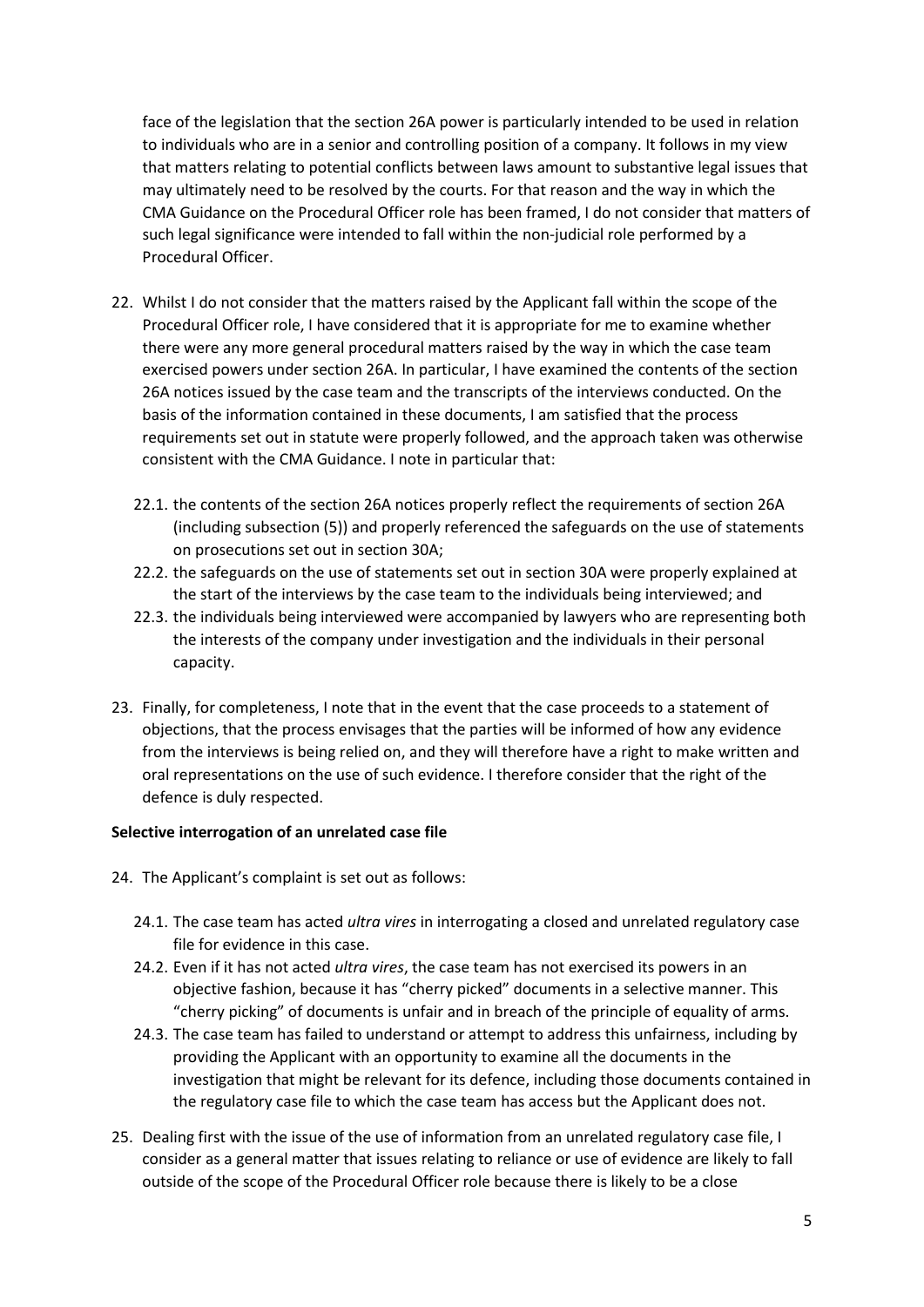relationship with the substantial issues of the case. For example, where the evidence may be relied on as a component or key part of establishing an infringement.

- 26. With this general approach in mind, I note that in this particular case, the evidence from the unrelated case file appears to be particularly relevant to the issue of whether the parties under investigation are separate undertakings. Given that this issue has a direct bearing on whether or not there can be an infringement of competition law, it seems clear to me that this is a substantive issue "relating to the substance of the case", and therefore falls outside of the scope of the Procedural Officer role.
- 27. As to the complaint around "cherry-picking", I have also reached the view that this would fall outside the scope of the Procedural Officer role on the basis that the targeting and collection of particular documents during an investigation is a matter relating to the scope of information gathering, and therefore falls within the exception cited in the CMA guidance for "scope of requests for information". In reaching this view, I have been particularly mindful of how a draft version of the document in contention was originally produced to the case team during an information gathering exercise conducted pursuant to section 27 CA98, and that the final version of the relevant document was ultimately produced to Ofgem in response to a compulsory information request under section 26 CA98.
- 28. For completeness, even if the matters complained of were to be considered to fall within the scope of the Procedural Officer role, I would have been minded to reach the general view that there was no procedural defect. This is for the following reasons:
	- 28.1. In general terms, I consider that the legal framework that applies to Ofgem envisages that information collected for one purpose may be used for different purposes by both Ofgem and other relevant public bodies. For example, the provisions of section 105 Utilities Act 2000 provide a legal gateway for Ofgem to disclose information gathered during a sectoral investigation to the CMA for the purposes of their functions under the CA98.
	- 28.2. In any event, the case team ultimately used information collected during a sectoral investigation (the "sectoral document") to confirm the existence of a particular version of a document, which was then re-requested using powers under section 26 CA98. This meant that the parties under investigation were able to make representations about the interpretation of that document and its use in the investigation. For these reasons, I consider the sectoral document was only used by the case team in a manner which respects the judgments of the European Court of Justice in *Spanish Banks[6](#page-5-0)* and *Dow Benelux[7](#page-5-1)* – i.e. it was not used in evidence but rather as intelligence as to the existence of a document.
	- 28.3. Finally, I consider that any procedural issues around access to documents that would be relevant to the Applicant's defence would ultimately be addressed by the access to file process that applies in the event that a statement of objections is issued.

<span id="page-5-0"></span> <sup>6</sup> *Dirección General de Defensa de la Competencia v Asociación Española de Banca Privada and Others* (Case C-67/91) ("**Spanish Banks**").

<span id="page-5-1"></span><sup>7</sup> *Dow Benelux v Commission* (Case 85/87) ("**Dow Benelux**").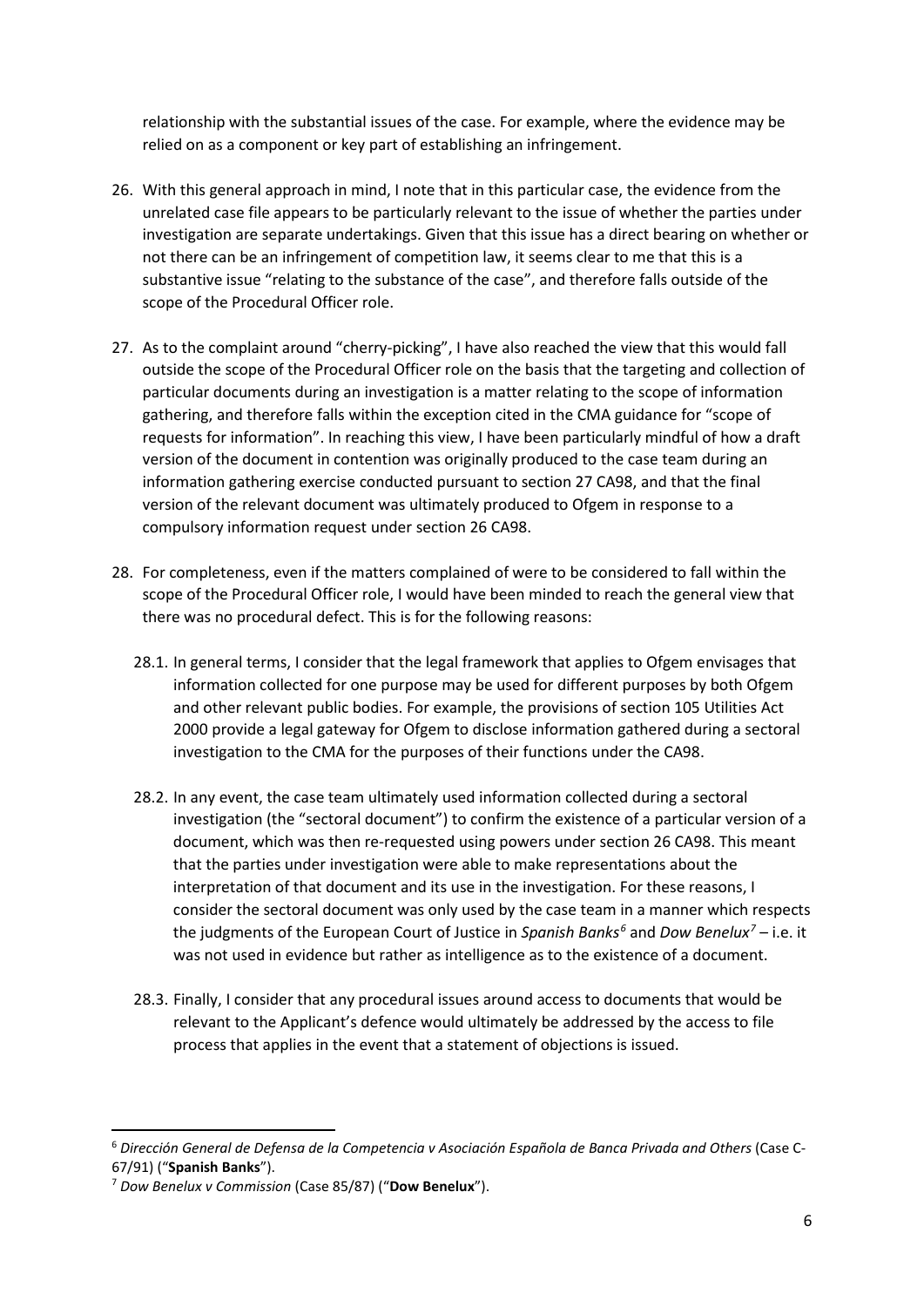## **Loss of objectivity**

- 29. The Applicant's complaint is as follows:
	- 29.1. The case team has not responded to, or engaged in a material or timely manner with the fundamental issue regarding the lack of legal basis for the alleged infringement, and is proceeding on the incorrect basis that such a fundamental legal issue need not be addressed until after the issue of a statement of objections.
	- 29.2. From the point in time at which the case team was minded to issue a statement of objections, it has collected and interrogated evidence in a partial and selective manner, including:
		- 29.2.1.the "cherry picking" of evidence from an unrelated case file;
		- 29.2.2.the conduct of questioning at interview; and
		- 29.2.3.requesting that further evidence only be provided in response to a statement of objections.
	- 29.3. Those supervising the case team have not ensured or observed sufficient standards of review, that is, the standards required by other agencies such as the CMA in CA98 cases. In particular:
		- 29.3.1.there has been a fundamental misunderstanding regarding the obligations of objectivity incumbent on the case team and SRO at the pre-statement of objections stage;
		- 29.3.2.there has been a fundamental misunderstanding regarding the obligations of review incumbent on the case team and SRO at the pre-statement of objections stage, which the Applicant considers is required under Chapter 9 of the CMA Guidance; and
		- 29.3.3.the case team has provided no confirmation that an independent review will be carried out and/or that expert, external advice will be sought prior to issuing the statement of objections, in accordance with the procedural safeguards established by the CMA Guidance.
- 30. In respect of the issues raised above about the manner of collection and interrogation of the evidence by the case team, I consider that this constitutes the same type of issue that has already been dealt with earlier in this document. I therefore do not intend to cover this in more detail but would reiterate my view that such issues fall outside the scope of the Procedural Officer role because they relate to the scope of information gathering and the substance of the case.
- 31. In terms of the other issues raised above, I consider that these can be consolidated into two inter-related issues. These are whether or not there can be an infringement of competition law because of the contended issue of whether the parties under investigation are separate undertakings, and that this matter needs to be properly and independently reviewed within Ofgem before a statement of objections is issued.
- 32. It seems clear to me in this particular case that the issue of whether or not the parties under investigation are separate undertakings is an important matter "relating to the substance of the case" because the answer is likely to determine whether or not there can be an infringement of competition law. I am therefore firmly of the view that this aspect falls outside of the scope of the Procedural Officer role.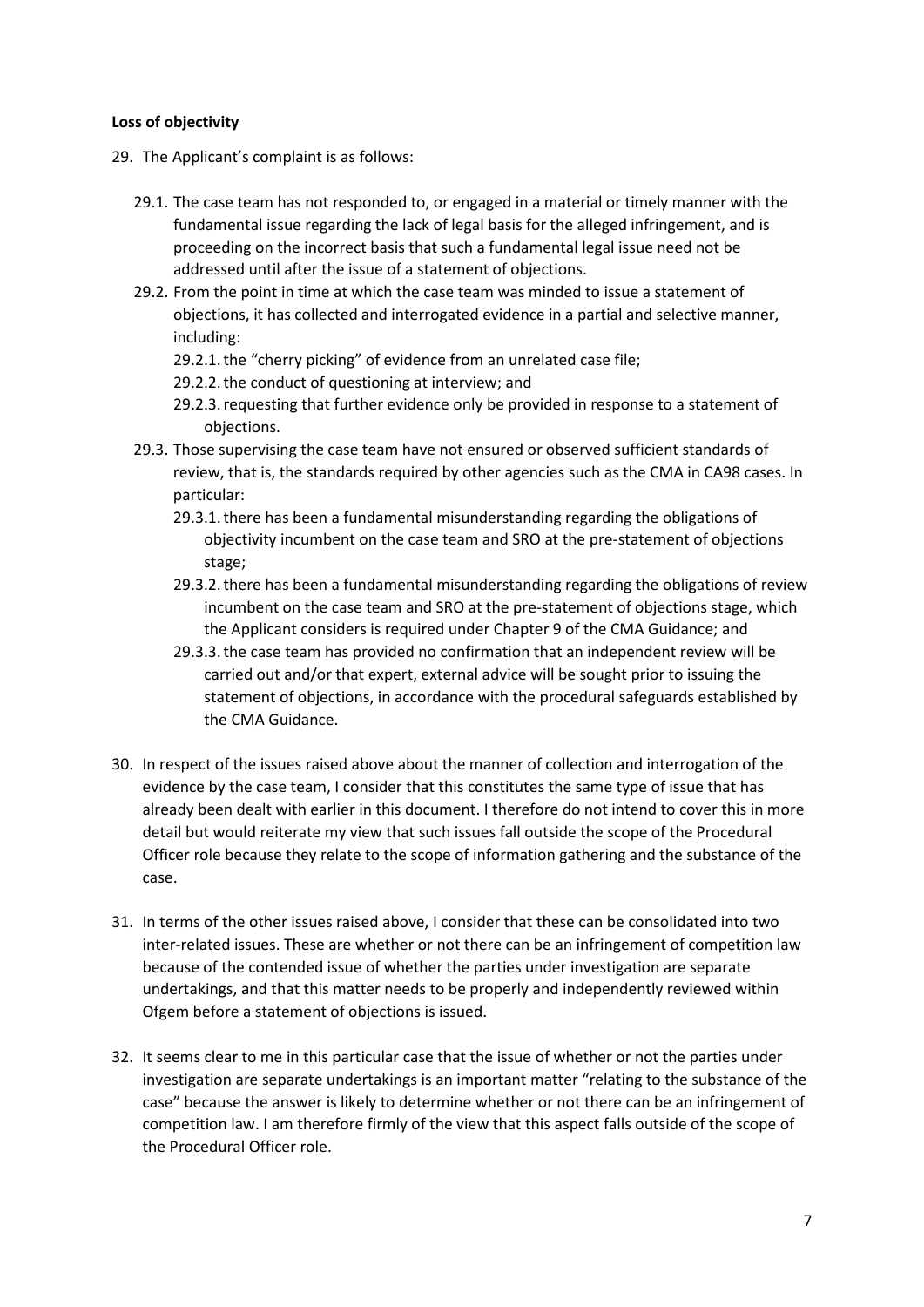- 33. However, I understand that the Applicant is also raising a different aspect in terms of whether the case team has been subject to appropriate internal review throughout the investigation and in decisions which may ultimately lead to a statement of objections being issued. In this regard, I note that in the most recent submission from the Applicant dated 15 May 2018, the points put to me include the issue of whether the case team has been subject to the same type of internal review as that referred to in Chapter 9 of the CMA Guidance. Whilst I am not convinced from the materials I have seen that this issue and the arguments around it have first been properly been put to the SRO, I have decided on this occasion that it is appropriate for me to explore this topic further.
- 34. My assessment of this issue is that there has not been any procedural defect by the case team and my reasoning for this conclusion is as follows:
	- 34.1. First, I note that the CMA Guidance that has been cited by the Applicant states that it is only intended to explain the CMA's approach, and it expressly provides that it "does not cover the procedures used by sectoral regulators in their competition law investigations". [8](#page-7-0) For this reason, I do not consider that the CMA Guidance in itself can be relied on by the Applicant as a basis for expecting Ofgem to follow the approach described by the CMA. Equally, I also note that there is nothing set out in Ofgem's own Enforcement Guidelines that would give rise to an expectation that Ofgem will follow the approach set out in Chapter 9 of the CMA Guidance.
	- 34.2. Secondly, from my general understanding of Ofgem's internal processes and the general desire to act consistently with the CMA and other UK competition authorities, I am nevertheless comfortable that internal review arrangements that would normally be followed by Ofgem are similar to those outlined by the CMA in Chapter 9 of their guidance. For example, Ofgem's Enforcement Guidelines explain that an internal group consisting of senior civil servants (which is known as the Enforcement Oversight Board) are responsible for providing strategic oversight and governance to enforcement work and overseeing the portfolio of cases, including monitoring their progress. [9](#page-7-1) I also understand that Ofgem case teams would typically engage with the CMA about their thinking at appropriate points during an investigations, receive scrutiny from other senior Ofgem employees, such as the Head of Competition Law, Jonathan Spence, and, where appropriate, seek external legal advice. I am comfortable from submissions received from the case team, including senior members of staff, that appropriate case review arrangements have been carried out in this particular investigation, such as discussions with CMA and internal lawyers.
	- 34.3. Finally, I do not consider that there is a legal right for the parties subject to a CA98 investigation to require a competition authority to conduct an internal review before reaching a decision to issue a statement of objections. In my view, it is clear from Rule 3(1) of the CMA Rules that this is a decision of a single person, that is the SRO for the investigation. Further, in my view, the procedures that flow from a decision to issue a statement of objections are the ones designed to safeguard the rights of the defence and to address the possibility of confirmation bias by a case team. These procedures include access to documents relevant to the case, the right to make written and oral representations to

<span id="page-7-0"></span> <sup>8</sup> Paragraph 1.6 of the CMA Guidance.

<span id="page-7-1"></span><sup>9</sup> See paragraphs 6.4 and 6.6 of Ofgem's Enforcement Guidelines.